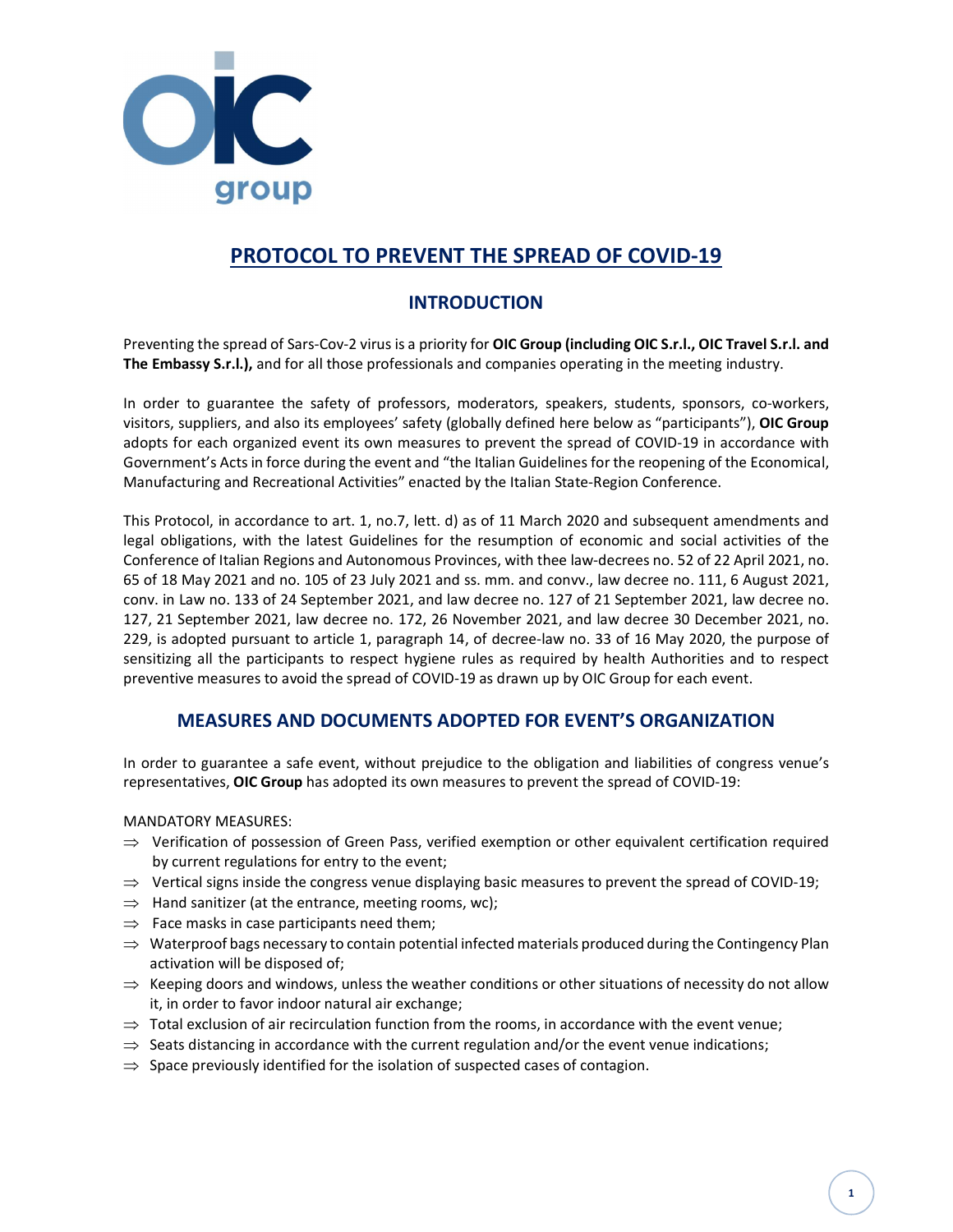

#### OPTIONAL MEASURES:

- $\Rightarrow$  Checkpoint at the entrance:
- $\Rightarrow$  Plexiglas barriers at the secretariat desk;
- $\Rightarrow$  Body temperature check;
- $\Rightarrow$  Cloakroom / Object storage equipped with bags for packing;
- $\Rightarrow$  Social Distancing Floor Markers.

OIC Group's employees and co-workers (hostesses and stewards) (defined here below as "staff") have been informed and trained in order to collaborate properly and responsibly to carry out the event safely. Fort this purpose, OIC Group has assigned the role of "COVID-19 Key Contact" to one of its employees -Mrs Giulia Franceschini. The COVID-19 Key contact, within the limits of its capacity and possibility, is in charge of coordinating co-workers' staff (staff, hostesses, stewards) and OIC Group's employees in order to guarantee compliance with preventive and mandatory measures and instructions (general and specific ones) as outlined in this Protocol.

In order to protect participants, prevent and monitor potential risks due to the spread of COVID-19, OIC Group has drawn up the following documents:

- Protocol on preventing the spread of COVID-19 (this document) available onsite, on the congress website, in the dedicated participants' registration platform and on all the official channels of the event;
- " "Supplier's self- certification" which should be filled and signed by the Legal Representative (or those having the power of attorney) of OIC Group's supplier (including the congress venue) where it is demonstrated that safety measures against the spread of COVID-19 are followed. Without the selfcertification supplier's staff and goods cannot enter the event.
- No. 3 Checklists to verify and monitor the procedures (before the event, during the event and after the event), so that OIC Group can take and apply all the measures to prevent the spread of COVID-19 in compliance with the current legislation and to detect potential issues as part of COVID-19 key contact's monitoring.
- Contingency Plan (included in this protocol) to be applied if there is someone suspected of having COVID-19.

The application of the above measures results in a code of conduct that should be adopted, and, if it is not, those people in the event venue will be asked to do so.

OIC Group checks with all the resources at its disposal the Green Pass and the valid Green Pass exemptions. However, it will be total responsibility of those who show such documents to declare that they are not counterfeit or false.

In any case, OIC Group will not be liable for any violations committed, disclaiming any responsibility towards the offender for any violation.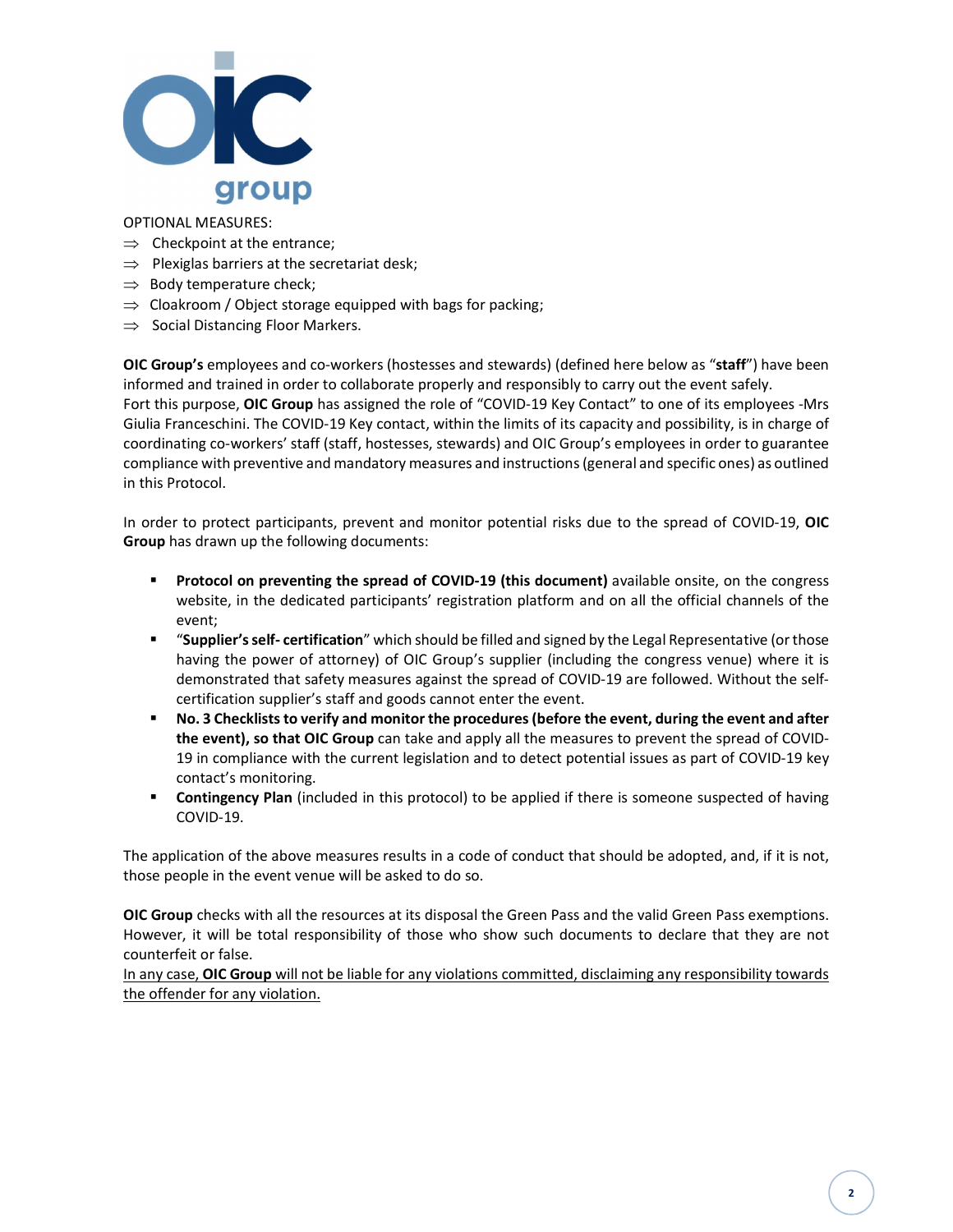

# MANDATORY AND GENERAL PREVENTIVE INSTRUCTIONS AND MEASURES FOR PARTICIPANTS

- a) KEEPING SOCIAL DISTANCING: any activity in the event venue should avoid close contact with those people affected by severe airborne diseases and avoiding, more in general, hugs and handshakes.
- b) SNEEZING AND/OR COUGHING IN A TISSUE COVERING MOUTH AND NOSE, avoiding hand contact with secretions, avoiding the use of others' bottles and glasses and, last but not least, avoiding touching eyes, nose and mouth with hands.
- c) USING PPE (Personal Protective Equipment): everyone in the event venue will be asked to wear their face mask in indoor spaces and while waiting in line properly.
- d) WASHING HANDS: everyone in the event venue should wash their hands frequently or should use hand sanitizers that can be found all around the event venue.
- e) ACCESS CONTROL: everyone entering the event venue will be identified and subject to health check as per the following letter f) or the specific procedure in force for the specific event.
- f) HEALTH CHECK AT THE ENTRANCE: everyone entering the event venue should necessarily exhibit the Green Pass or exemption (according to current hosting Country regulations). Access will be banned to those who do not have one of the mentioned documents. Furthermore, if it is necessary for the specific event, body temperature could be measured as prescribed. Access to the event venue will be banned if temperature is higher than 37.5°C.
- g) INFORMATION FOR PARTICIPANTS: OIC Group's staff, also through the COVID-19 Key contact is at disposal for all those in the event venue to provide with any possible information about preventive measures, showing them signage and giving them necessary information.
- h) CONSTANT MONITORING OF COMPLIANCE WITH MEASURES: OIC Group's staff, also through the COVID-19 Key contact, should monitor constantly the compliance with adopted measures in the event venue.

In case someone acts disrespectfully in the event venue, they will be asked by OIC Group's staff to respect the rules and in case the behaviour keeps being disrespectful, OIC Group's staff will communicate that to the COVID-19 key contact in order to take necessary actions accordingly.

i) ORGANIZATIONAL MEASURES FORESEEN BY SPECIFIC PROCEDURES: it is compulsory that everyone in the event venue respects preventive measures to prevent the spread of COVID-19 in accordance with the activity carried out in the event venue (e.g.: set-up, food & beverage services, meeting room management, A/V management, etc.). OIC Group's staff, through their COVID-19 Key Contact as well, will be at disposal to provide with any detailed information accordingly.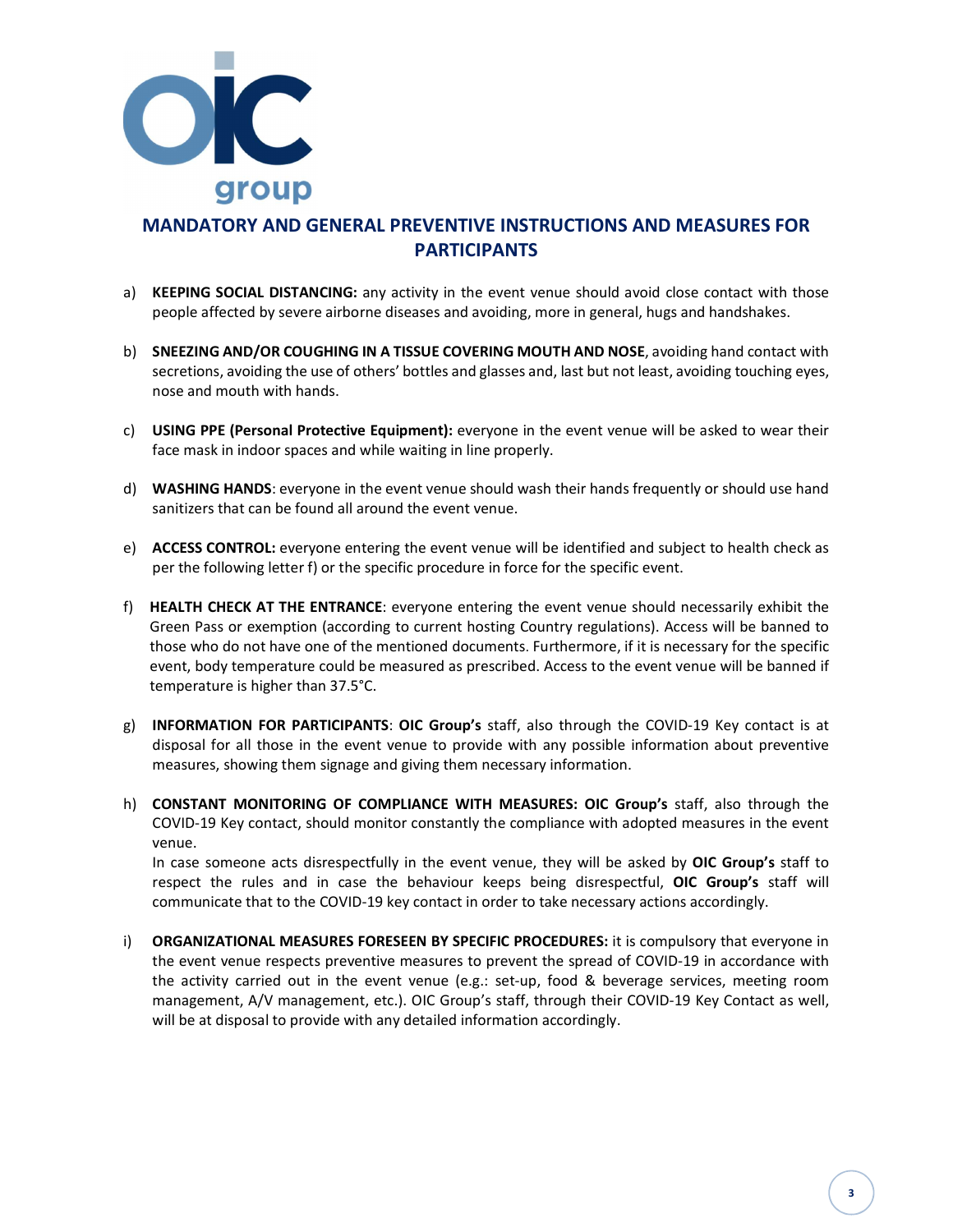

### MANDATORY AND SPECIFIC PREVENTIVE INSTRUCTIONS AND MEASURES

#### FOR STAFF – EMPLOYEES AND CO-WORKERS (HOSTESSES AND STEWARDS)

As outlined in the "Company Protocol containing measures to prevent the spread of COVID-19 in the workplace" in compliance with the Italian Protocol signed on March 14, 2020 and amended with the Protocol on April 24, 2020 by Italian trade unions (CGIL, CISL and UIL) with the purpose of preventing at best the spread of COVID-19, OIC Group's employees and co-workers are asked to comply with the following instructions:

- They are required to stay at home and not to enter the Office nor the event venue in case of fever (higher than 37.5°C) or other fever symptoms. They are also required to call their general practitioner and Health Authorities;
- they must be aware and accept the fact that they cannot enter the office nor stay in the office nor in the event venue; they should declare promptly their health status, even after they have entered the premises if danger threatening conditions persist (e.g. fever symptoms, temperature, someone coming back from areas at risk or someone being in contact with people tested positive to COVID-19 within the last 14 days, etc). In these cases, according to Authorities' measures, they will be forced to inform their General practitioner and health Authorities and stay home;
- It is compulsory to observe Authorities' and Employer's rules for their access to workplace or event venue (in particular: keeping social distancing, respecting hand hygiene rules and behave properly in terms of hygiene conditions);
- They must inform their employer promptly about their fever symptoms while being in the workplace. They also must keep proper social distancing from the other people.

#### FOR PROFESSORS/SPEAKERS/MODERATORS

Professors'/speakers'/moderators' table and lectern (if needed) will be set up 2 meters away from any other person on the stage and from the front row. Seats for speakers and moderators will be placed in order to guarantee social distancing and to avoid wearing the face mask. Surfaces and common spaces used by speakers/moderators (Chairman's table and lectern) will be sanitized at the end of each session while A/V equipment (microphones, remote controls, slide advancers, laptops' keyboards, etc.) will be sanitized after each use and, if possible, equipment will be covered with cling film or replaced with another one. In case of slide center or control room setup, a welcome area will be created (if possible) together with a space dedicated to gather multi-media files in order to keep social distancing according with domestic and regional rules in force. Inside the slide center it is compulsory to wear a face mask and to wash/sanitize hands.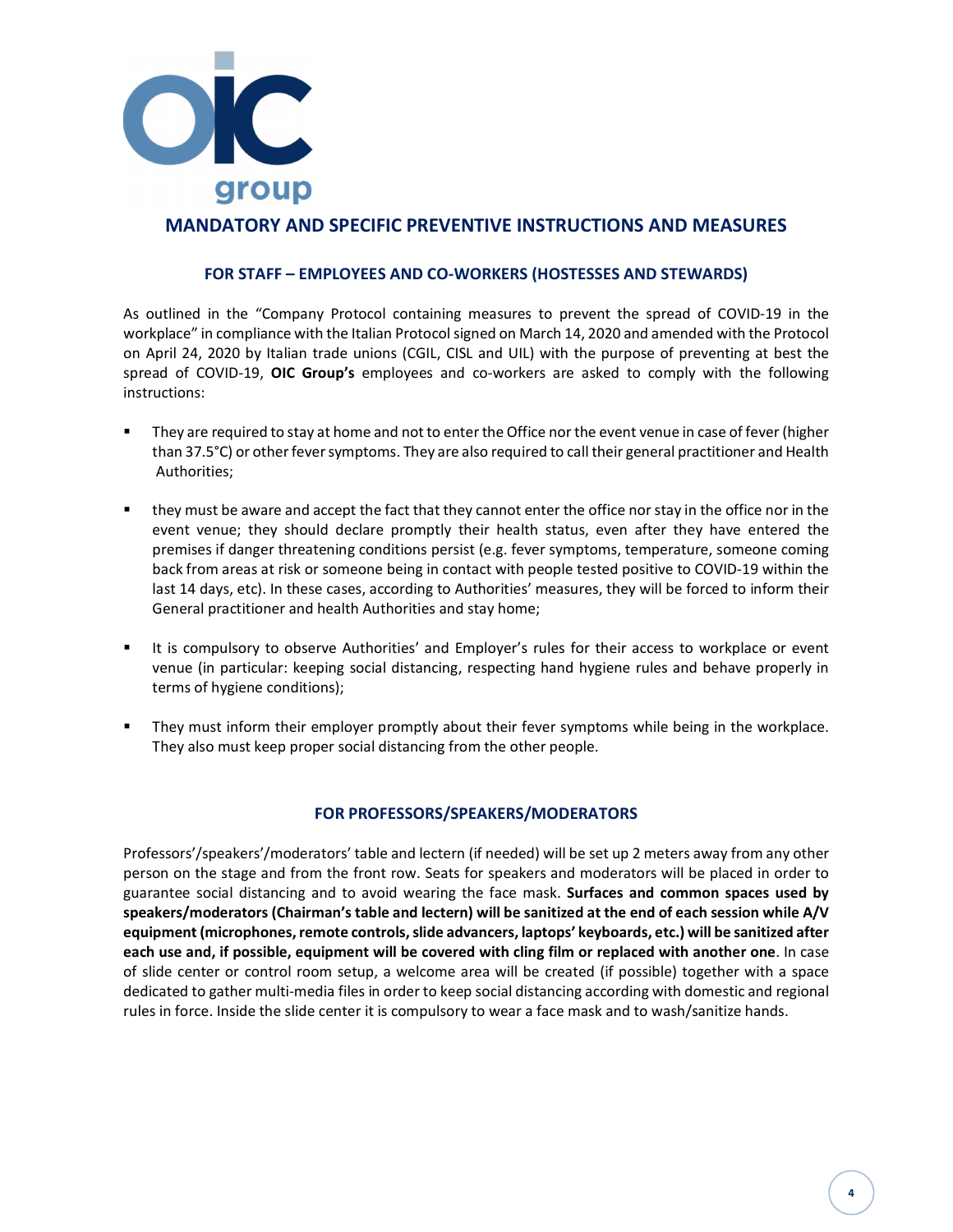

#### FOR SPONSORS

If the sponsoring companies need to setup their exhibition area, they should follow the instructions given by OIC Group carefully. Exhibition areas will be set up in accordance with social distancing not only in terms of spaces but also for access points and points of interest in the exhibition area. If a sponsoring company has appoint an external supplier to set up their booth, it is mandatory to communicate to OIC Group, through its COVID-19 Key Contact, external supplier's data in order to get in contact with them and to activate the procedure to manage external suppliers in the event venue.

It is strongly recommended to sponsoring companies' staff to be onsite at the booth to encourage visitors to observe the rules and more in general to behave properly in the event venue.

#### FOR SUPPLIERS

OIC Group's staff onsite, through the COVID-19 Key contact as well, is at disposal for suppliers, including for the event venue, to provide with any possible information on adopted preventive measures highlighting signage and information at disposal.

In order to create a fruitful and safe partnership, OIC Group will ask and must receive back by all the suppliers and partners in the event venue the "supplier's self-certification" which proves that all the safety and prevention measures against the spread of COVID-19 will be observed by suppliers' staff and goods entering the event venue in compliance with the current legislation.

In case the self-certification is not returned to OIC Group, suppliers' staff and goods cannot enter the event venue.

OIC Group's staff onsite, through the COVID-19 Key contact as well, will verify that seats in the meeting rooms are placed in compliance with the current regulation in the hosting country.

Furthermore, they will verify that the access to the catering area will be compliant with the number of people allowed by the rules in order to avoid gatherings, and that the service will be carried out properly complying with rules to prevent the risk.

For this purpose, OIC Group's staff and supplier's staff must verify and share, before the event, the compliance with protocols and/or with the measures adopted by the event venue and the F&B supplier to prevent the risk.

OIC Group's staff and supplier's staff should also verify hygiene rules and how they will manage their equipment during the event; as an example: sanitizing laptops in the slide center, sanitizing microphones and chairs at the Chairman's table, placing microphone stands in the hallways of the meeting room for those who might have questions, sanitizing toilets thanks to bathroom attendants, cleaning and sanitizing event spaces at the end of each event day.

In case of non-compliance by the supplier as detected by **OIC Group**'s staff, the supplier must take all the necessary actions to recover the safety conditions according to the current legislation.

In case this obligation is not respected, OIC Group's staff will reserve the right to take all the necessary actions to recover the safety conditions in the event venue.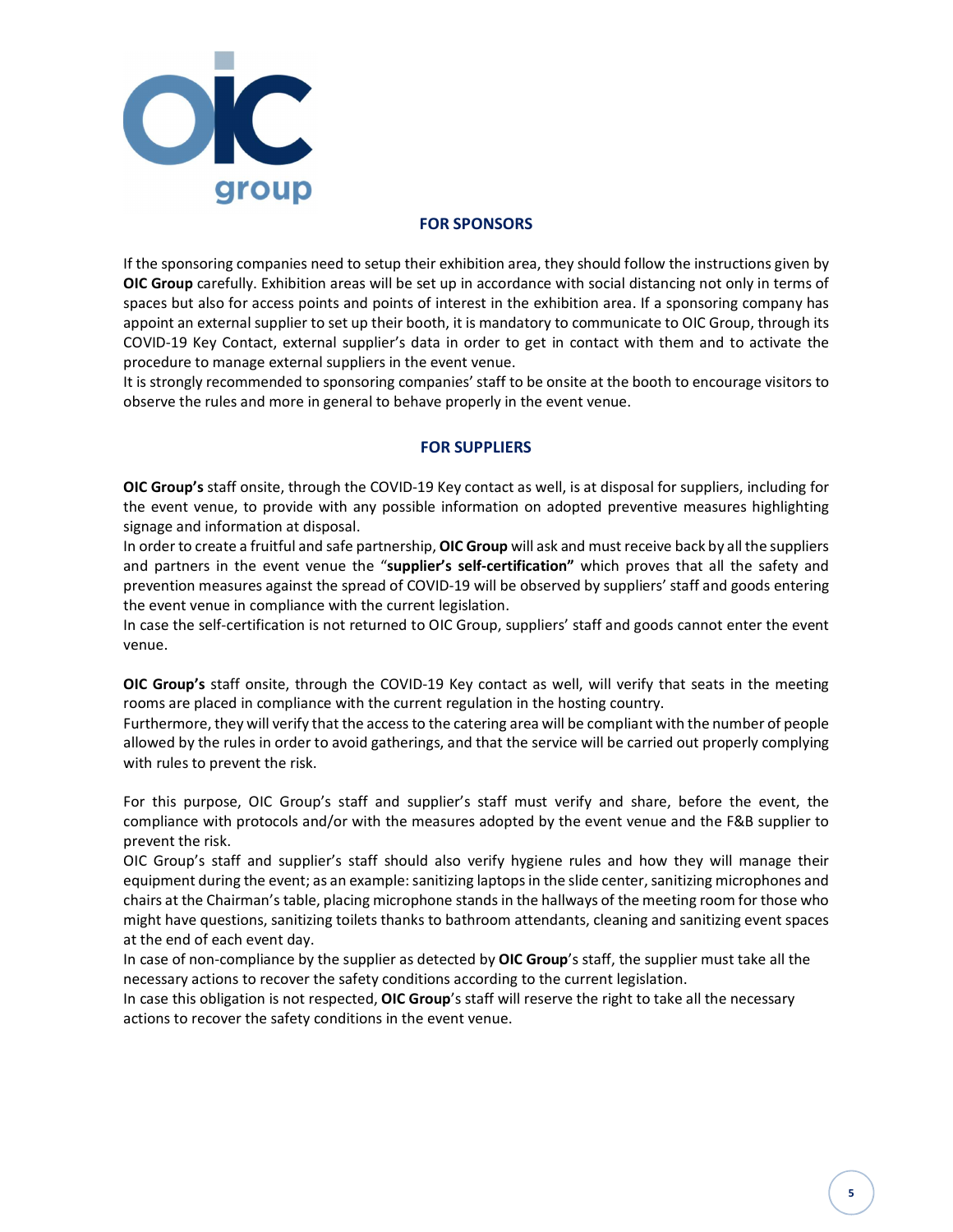

# CONTINGENCY PLAN

# GENERAL MEASURES

- 1. In case someone in the event venue (participant, staff, technical staff see the list at the end of this document) has fever symptoms (body temperature higher than 37.5°C), airborne diseases (dyspnoea, dry cough, sore throat, respiratory distress) or has nausea, vomit and/or diarrhoea must inform the Organization promptly (OIC Group Secretariat Desk or medical aid if present onsite). This communication should be done via phone call or keeping social distancing (2 meters away from the staff and wearing a face mask).
- 2. If the person with symptoms is part of OIC Group's staff or someone from the supplier's, sponsors', venue's staff, it is necessary to stop working immediately.
- 3. After receiving the communication, OIC Group will inform the local Health Authority promptly by calling the emergency numbers for COVID-19 (Covid-19 Information Line 1500, other contacts that can be found on https://www.salute.gov.it/portale/nuovocoronavirus/homeNuovoCoronavirus.jsp?lingua=english, 112 emergency telephone number active in all around Europe).
- 4. While waiting for Health Authorities to arrive to the event venue, in order to prevent the spread of COVID-19, the following measures will be adopted:
	- $\Rightarrow$  the person involved should wear a face mask;
	- $\Rightarrow$  contacts with other people will be reduced significantly;
	- $\Rightarrow$  the person suspected to be COVID-19 positive will be led exclusively to a specific area which is dedicated to those suspected to be tested positive to COVID-19 (indoor space or a space 3 meters away from other people, and if possible with its own entrance);
	- $\Rightarrow$  Potential urgent care actions will be carried out only by health workers equipped with PPEs (gown, FFP2 face mask, gloves and face shield);
	- $\Rightarrow$  whoever is in contact with a person suspected of having COVID-19 must wear a face mask and they will sanitize their hands with hydro alcoholic products before and after being in contact with the person involved or with this dedicated space;
	- $\Rightarrow$  particular attention will be paid to body surfaces which have been potentially in contact with liquids (respiratory secretions, urine, faeces) of the suspected person;
	- $\Rightarrow$  Waterproof bags containing potential infected materials produced during assistance activities will be disposed of.